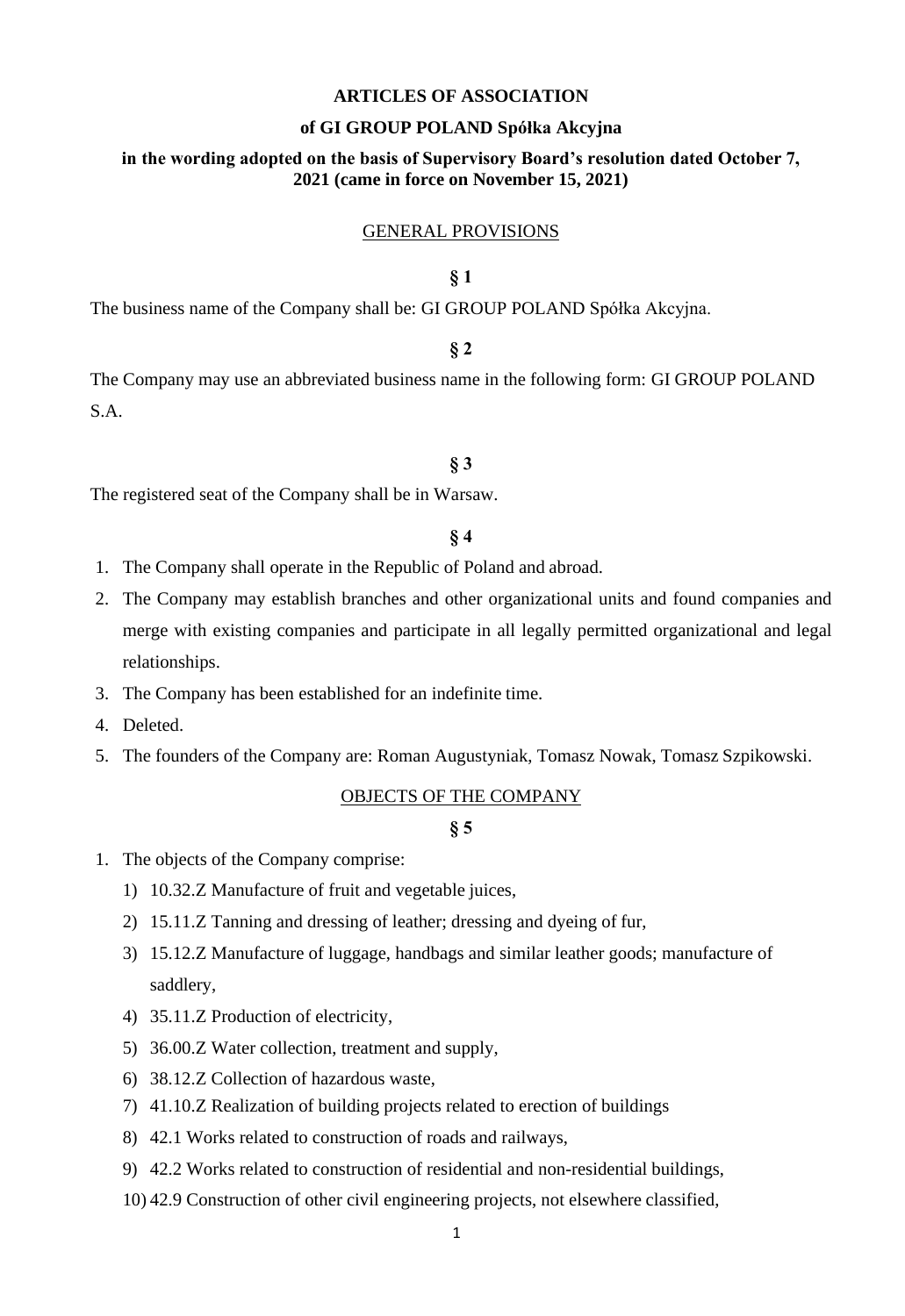- 11) 43.99 Other specialised construction activities n.e.c.,
- 12) 45.20.Z Repair and Maintenance of motor vehicles, excluding motorcycles,
- 13) 46.1 Wholesale on a fee or contract basis,
- 14) 46.24.Z Wholesale of hides, skins and leather,
- 15) 46.34.B Wholesale of non-alcoholic beverages,
- 16) 46.42.Z Wholesale of clothing and footwear,
- 17) 46.49.Z Wholesale of other household goods,
- 18) 46.76.Z Wholesale of other intermediate products,
- 19) 46.90.Z Non-specialised wholesale trade,
- 20) 47.19.Z Other retail sale in non-specialised stores,
- 21) 47.30.Z Retail sale of fuel for motor vehicles in fuel stations,
- 22) 47.4 Retail sale of information and communication technology in specialised stores,
- 23) 47.5 Retail sale of electrical household appliances in specialised stores,
- 24) 47.71.Z Retail sale of clothing in specialised stores,
- 25) 47.72.Z Retail sale of footwear and leather goods in specialised stores,
- 26) 47.79.Z Retail sale of second-hand goods in stores,
- 27) 47.91.Z Retail sale via mail order houses or via Internet,
- 28) 47.99.Z Other retail sale not in stores, stalls or markets,
- 29) 49.39.Z Other passenger land transport n.e.c.,
- 30) 49.41.Z Freight transport by road,
- 31) 49.42.Z Removal services,
- 32) 52.10.B Warehousing and storage,
- 33) 52.21.Z Service activities incidental to land transportation,
- 34) 52.24 Cargo handling,
- 35) 55.10.Z Hotels and similar accommodation,
- 36) 56.10.A Restaurants and mobile food service activities,
- 37) 58.1 Publishing of books, periodicals and other publishing activities,
- 38) 58.21.Z Publishing of computer games,
- 39) 58.29.Z Other software publishing,
- 40) 59.1 Motion picture, video and television programme related activities,
- 41) 59.20 Sound recording and music publishing activities,
- 42) 60.10.Z Radio broadcasting,
- 43) 60.20.Z Television programming and broadcasting activities,
- 44) 61.10.Z Wired telecommunications activities,
- 45) 61.20.Z Wireless telecommunications activities, excluding satellite telecommunications activities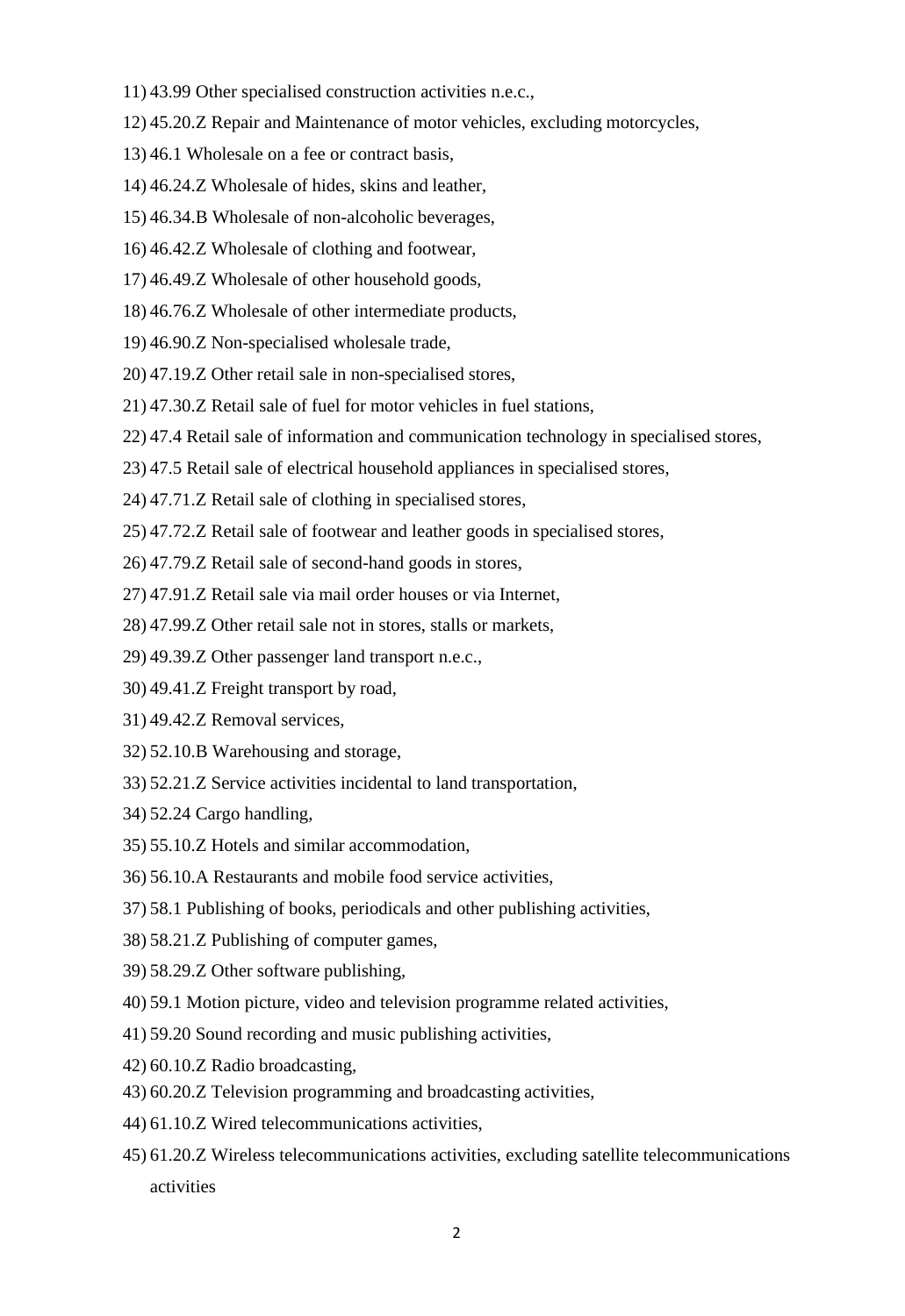- 46) 61.30.Z Satellite telecommunications activities,
- 47) 61.90.Z Other telecommunications activities,
- 48) 62.01.Z Computer programming activities,
- 49) 62.02.Z Computer consultancy activities,
- 50) 62.03.Z Computer facilities management activities,
- 51) 62.09.Z Other information technology and computer service activities,
- 52) 63.11.Z Data processing, hosting and related activities,
- 53) 63.12.Z Web portals,
- 54) 63.99.Z Other information service activities n.e.c.,
- 55) 64.19.Z Other monetary intermediation,
- 56) 64.9 Other financial service activities, except insurance and pension funding,
- 57) 66.1 Activities auxiliary to financial services, except insurance and pension funding,
- 58) 68.10.Z Buying and selling of own real estate,
- 59) 68.20.Z Renting and operating of own or leased real estate,
- 60) 68.31.Z Real estate agencies,
- 61) 68.32.Z Management of real estate on a fee or contract basis,
- 62) 69.20.Z Accounting, bookkeeping and auditing activities; tax consultancy,
- 63) 70.21.Z Public relations and communication activities,
- 64) 70.22.Z Business and other management consultancy activities,
- 65) 71.20.A Technical testing and analysis,
- 66) 71.20.B Other technical research and analysis,
- 67) 73.11.Z Advertising agencies,
- 68) 73.12.A Intermediation in the sale of time and space on advertising aims in the radio and television,
- 69) 73.12.B Intermediation in the sale of time and space on advertising aims in the printed media,
- 70) 73.12.C Intermediation in the sale of time and space on advertising aims in the Internet,
- 71) 73.12.D Intermediation in the sale of time and space on advertising aims in other media,
- 72) 73.20.Z Market research and public opinion polling,
- 73) 74.10.Z Specialised design activities,
- 74) 74.20.Z Photographic activities,
- 75) 74.30.Z Translation and interpretation activities,
- 76) 74.90.Z Other professional, scientific and technical activities n.e.c.,
- 77) 77.11.Z Renting and leasing of cars and light motor vehicles,
- 78) 77.12.Z Renting and leasing of trucks,
- 79) 77.29.Z Renting and leasing of other personal and household goods,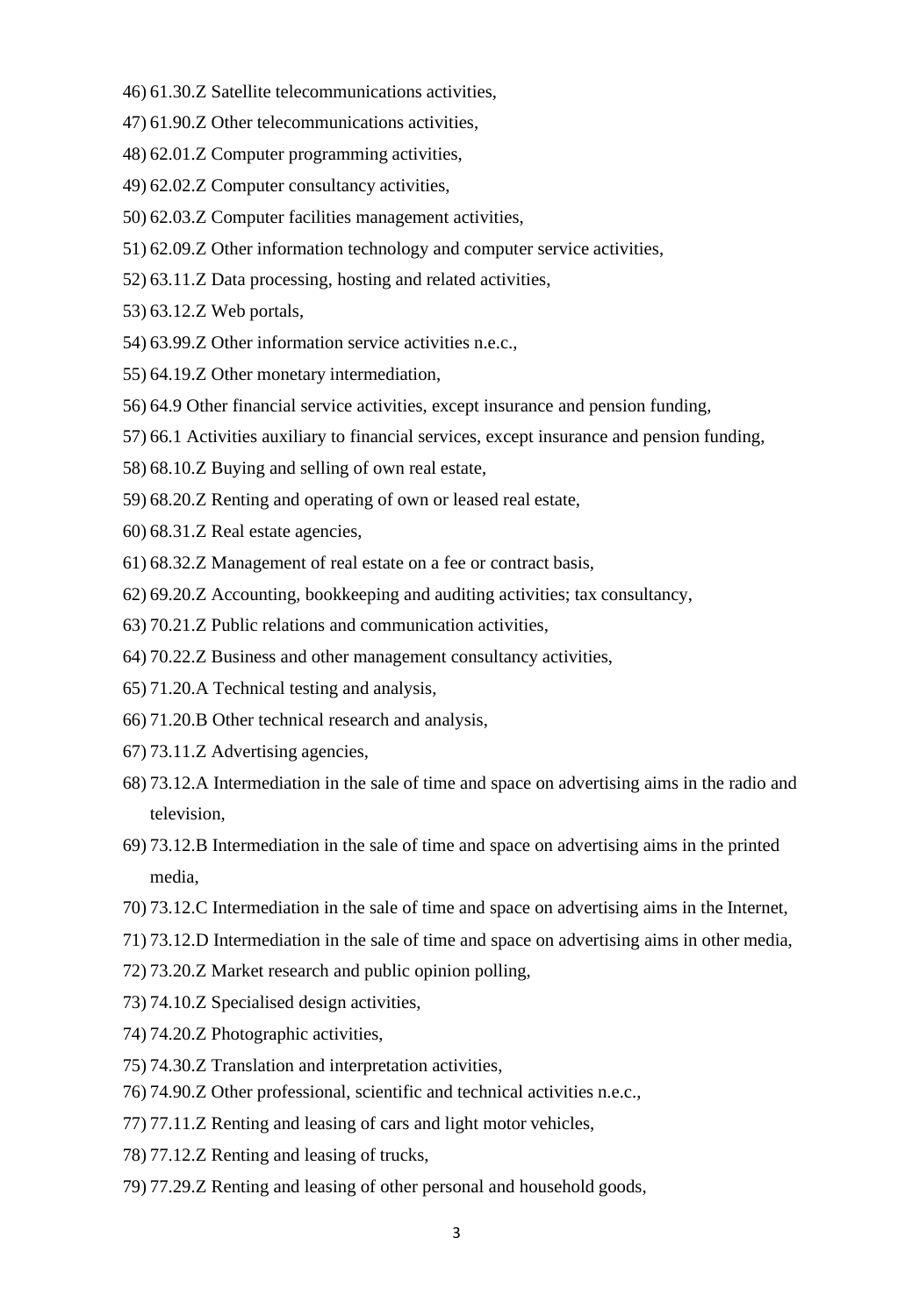- 80) 77.33.Z Rental and leasing of office machinery and equipment (including computers),
- 81) 77.39.Z Rental and leasing of other machinery, equipment and tangible goods n.e.c.,
- 82) 78.10.Z Activities of employment placement agencies,
- 83) 78.20.Z Temporary employment agency activities,
- 84) 78.30.Z Other human resources provision,
- 85) 79.90.C Other reservation service and related activities,
- 86) 81.10.Z Building service support activities,
- 87) 81.21.Z General cleaning of buildings,
- 88) 81.22.Z Specialized building and industrial cleaning activities,
- 89) 81.29.Z Other cleaning activities,
- 90) 82.20.Z Activities of call centres,
- 91) 82.91.Z Activities of collection agencies and credit bureaus,
- 92) 82.92.Z Packaging activities,
- 93) 82.99.Z Other business support service activities n.e.c.,
- 94) 85.59.B Other out of school forms of education n.e.c.,
- 95) 85.60.Z Educational support activities,
- 96) 90.0 Creative, arts and entertainment activities,
- 97) 92.00.Z Gambling and betting activities,
- 98) 94.1 Activities of business, employers and professional organizations,
- 99) 96.0 Other personal service activities.
- 2. Commencing business requiring concession or license, depends on whether the Company can acquire them.

# SHARE CAPITAL

- 1. The share capital of the Company is equal to PLN 6 509 482.30 (say: six million five hundred nine thousand four hundred eighty two, 30/100) and is divided into:
	- a. 750 000 (say: seven hundred fifty thousand) series A shares of the nominal value (say: ten) groszy each,
	- b. 5 115 000 (five million one hundred fifteen thousand) series B shares of the nominal value 10 (ten) groszy each,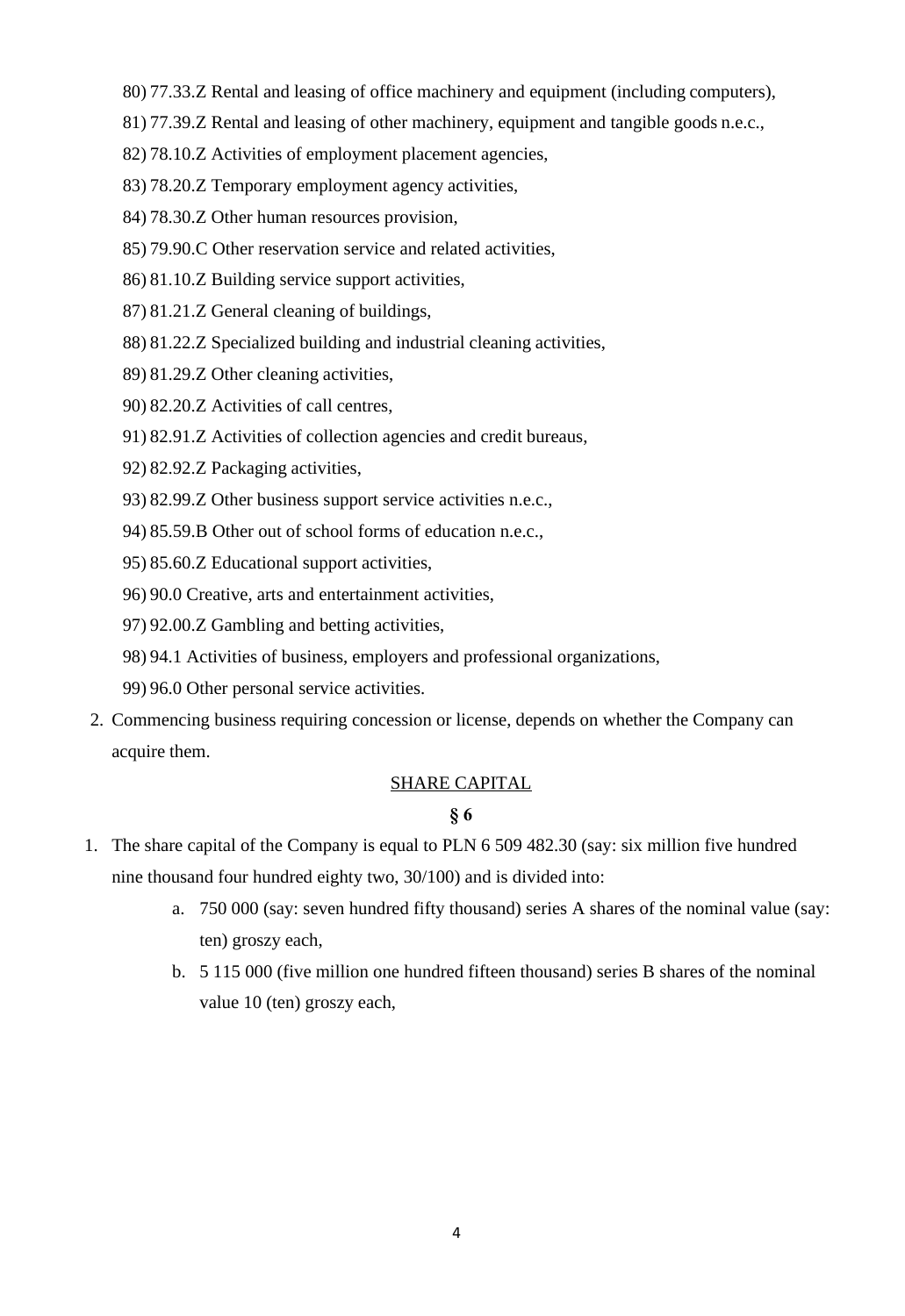- c. 16 655 000 (sixteen million six hundred fifty five thousand) series C shares of the nominal value 10 (ten) groszy each,
- d. 100 000 (say: one hundred thousand) series D shares of the nominal value 10 (ten) groszy each,
- e. 100 000 (say: one hundred thousand) series E shares of the nominal value 10 (ten) groszy each,
- f. 7 406 860 (say: seven million four hundred six thousand eight hundred sixty) series F shares of the nominal value 10 (ten) groszy each,
- g. 2 258 990 (say: two million two hundred fifty eight thousand nine hundred ninety) series G shares of the nominal value 10 (ten) groszy each,
- h. 9 316 000 (say: nine million three hundred sixteen thousand) series H shares of the nominal value 10 (ten) groszy each,
- i. 1 128 265 (say: one million one hundred twenty eight thousand two hundred sixty five) series K shares of the nominal value 10 (ten) groszy each,
- j. 5 117 881 (say: five million one hundred seventeen thousand eight hundred eighty one) series L shares of the nominal value 10 (ten) groszy each,
- k. 12 000 000 (say: twelve million) series N shares of the nominal value 10 (ten) groszy each,
- l. 91 511 (say: ninety one thousand five hundred eleven) series P shares of the nominal value 10 (ten) groszy each,
- ł. 5 000 000 (say: five million) series S shares of the nominal value 10 (ten) groszy each,
- m. 55 316 (say: fifty five thousand three hundred sixteen) series T shares of the nominal value 10 (ten) groszy each.
- 2. The initial share capital was covered and paid up in full in cash by the founders.
- 3. The shares may be taken up in return for cash contributions and non-cash contributions.
- 4. All shares, mentioned in point 1 are ordinary bearer's shares.

# **§ 6a**

- 1. The share capital of the Company shall be conditionally increased by no more than PLN 21 900 (say: twenty one thousand nine hundred) by the issue of no more than 219 000 (say: two hundred nineteen thousand) ordinary bearer's R series shares of the nominal value PLN 0.10 (ten groszy) each.
- 2. The purpose of the conditional increase of the share capital is to award the right to cover series R shares, to holders of series C subscription warrants issued on the basis of Resolution no. 37/2014 of the Extraordinary General Meeting of 27 June 2014.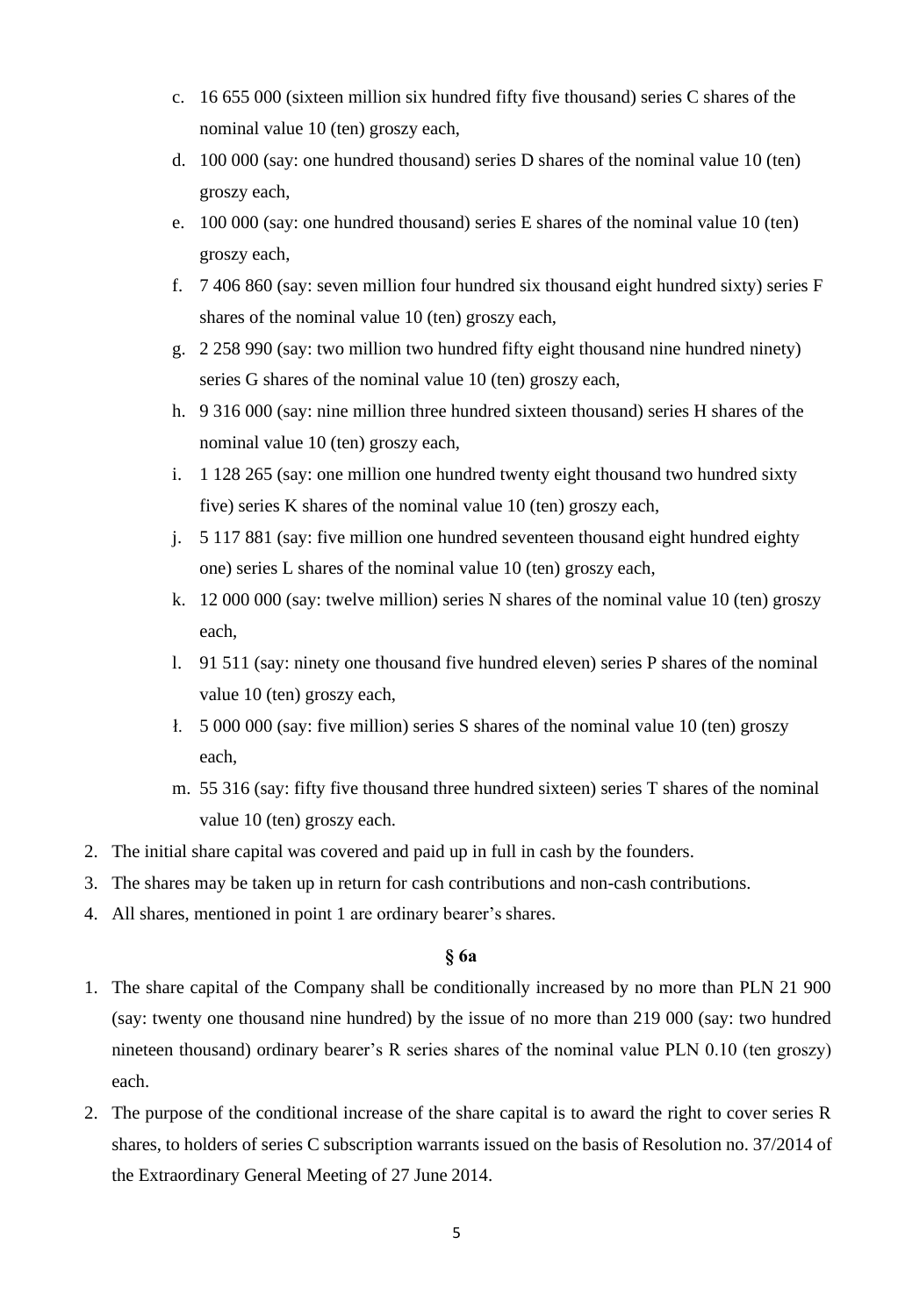- 3. Holders of Subscription Warrants series C, mentioned in point 2 above, shall be eligible to cover the series R shares, excluding the subscription right of the existing shareholders.
- 4. The right to cover the Series R Shares under the Subscription Warrants series C may be exercised no earlier than on 30 June 2018 and no later than on 31 July 2018, except for the Subscription Warrants series C, awarded to Eligible Key Managers who have been employed in the Company for a period shorter than 18 months during the Managerial Options Program (i.e. in the period from 1 January 2013 to 31 December 2017). These Warrants shall be placed in the Reserve as part of the Managerial Options Program to be used by the Supervisory Board at its discretion, in accordance with § 1 point III (2) of resolution no. 24/2013 of the Ordinary General Meeting of "Work Service" S.A. of 27 June 2013".

#### **§ 6b**

- 1. The share capital of the Company shall be conditionally increased by no more than PLN 27 300 (say: twenty seven thousand three hundred) by the issue of no more than 273 000 (say: two hundred seventy three thousand) ordinary bearer's U series shares of the nominal value PLN 0.10 (ten groszy) each.
- 2. The purpose of the conditional increase of the share capital is to award the right to cover series U shares, to holders of series D Subscription Warrants issued on the basis of Resolution no. 28/2015 of the Ordinary General Meeting of 22 June 2015.
- 3. Holders of Subscription Warrants series D, mentioned in point 2 above, shall be eligible to cover the series U shares, excluding the subscription right of the existing shareholders.
- 4. The right to cover the Series U Shares under the Subscription Warrants series D may be exercised no earlier than on 30 June 2018 and no later than on 31 July 2018, except for the Subscription Warrants series D, awarded to Eligible Key Managers who have been employed in the Company for a period shorter than 18 months during the Managerial Options Program (i.e. in the period from 1 January 2013 to 31 December 2017). These Warrants shall be placed in the Reserve as part of the Managerial Options Program to be used by the Supervisory Board at their discretion, in accordance with § 1 point III (2) of resolution no. 24/2013 of the Ordinary General Meeting of "Work Service" S.A. of 27 June 2013".

## **§ 6c**

- 1. The share capital of the Company shall be conditionally increased by no more than PLN 12.304,20 (say: twelve thousand three hundred and four 20/100) by the issue of no more than 123.042 (say: one hundred twenty-three thousand and forty-two) ordinary bearer's U series shares of the nominal value PLN 0.10 (ten groszy) each.
- 2. The purpose of the conditional increase of the share capital is to award the right to cover series W shares, to holders of series E Subscription Warrants issued on the basis of Resolution no. 25/2016 of the Ordinary General Meeting of 27 June 2016.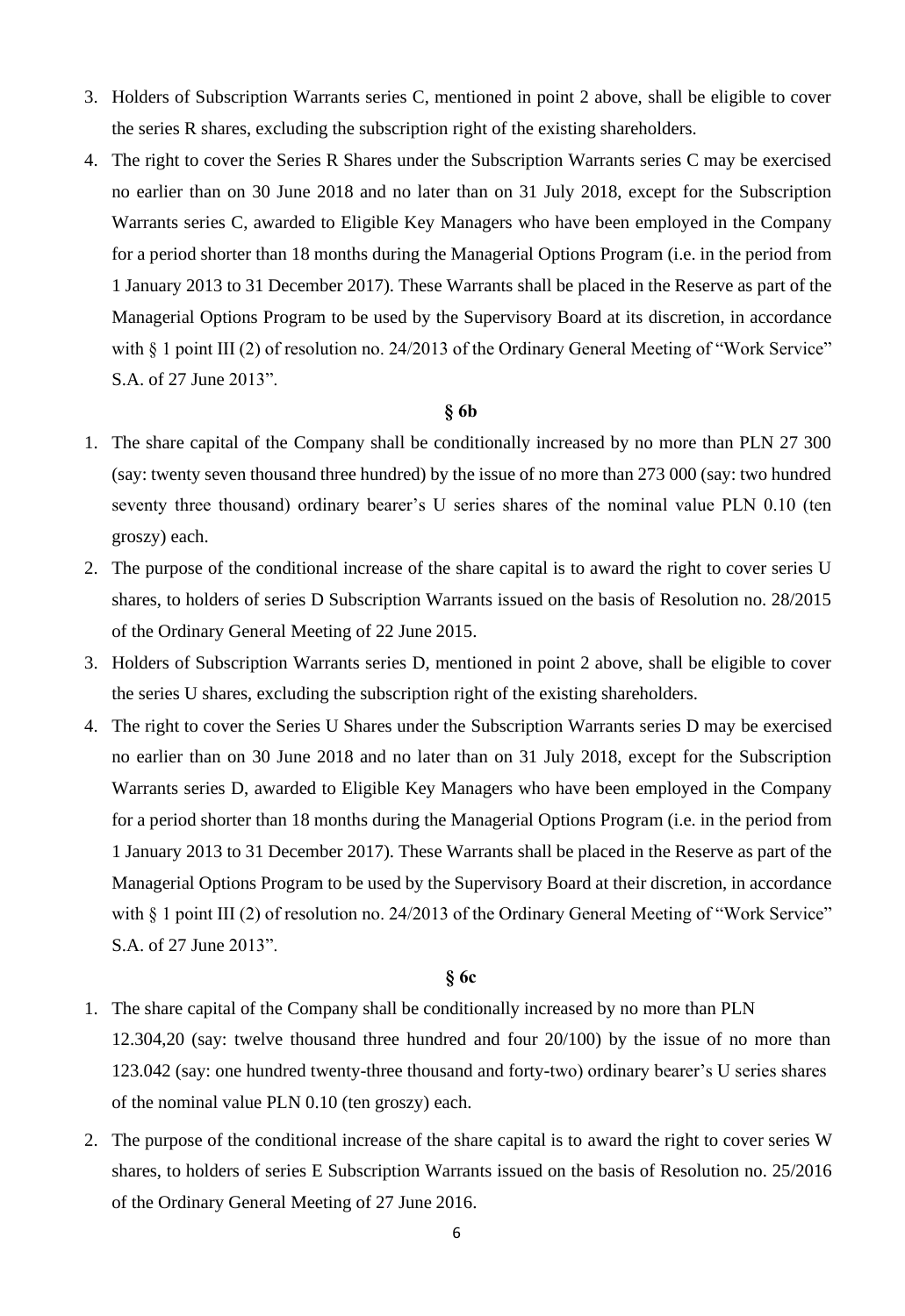- 3. Holders of Subscription Warrants series E, mentioned in point 2 above, shall be eligible to cover the series W shares, excluding the subscription right of the existing shareholders.
- 4. The right to cover the Series W Shares under the Subscription Warrants series E may be exercised no earlier than on 30 June 2018 and no later than on 31 July 2018, except for the Subscription Warrants series E, awarded to Eligible Key Managers who have been employed in the Company for a period shorter than 18 months during the Managerial Options Program (i.e. in the period from 1 January 2013 to 31 December 2017). These Warrants shall be placed in the Reserve as part of the Managerial Options Program to be used by the Supervisory Board at their discretion, in accordance with § 1 point III (2) of resolution no. 24/2013 of the Ordinary General Meeting of "Work Service" S.A. of 27 June 2013".

# **§ 6d**

- 1. The share capital of the Company is conditionally increased by no more than PLN 29,100 (twenty nine thousand one hundred zlotys) by issuing no more than 291,000 (two hundred and ninety one thousand) ordinary bearer shares of the Y series with a nominal value of PLN 0.10 (ten groszy) each.
- 2. The purpose of the conditional share capital increase is to grant the right to subscribe for series Y shares, holders of Series F Subscription Warrants issued on the basis of Resolution No. 8/2018 of the Extraordinary General Meeting of October 4, 2018.
- 3. The holders of Series F Subscription Warrants shall be entitled to subscribe for Series Y Shares, mentioned in sec. 2 above, excluding the pre-emptive right of the existing shareholders.
- 4. The rights to subscribe for Series Y Shares resulting from the F Series Subscription Warrants may be exercised not earlier than on June 30, 2019 and no later than on July 31, 2019.

#### **§ 6e**

In connection with the conditional increase of the share capital indicated in:

1) § 6 a above by the amount not exceeding PLN 21,900.00 (twenty-one thousand nine hundred zloty) through issue of not more than 219,000 (say: two hundred nineteen thousand) R-series ordinary bearer stocks, in case of which handover (in the meaning of art. 451 § 2 second sentence of the Commercial Companies Code) of these stocks to the persons entitled from C-series Subscription Warrants shall take place together with their dematerialisation in the securities deposit kept by Krajowy Depozyt Papierów Wartościowych S.A. ('Dematerialisation');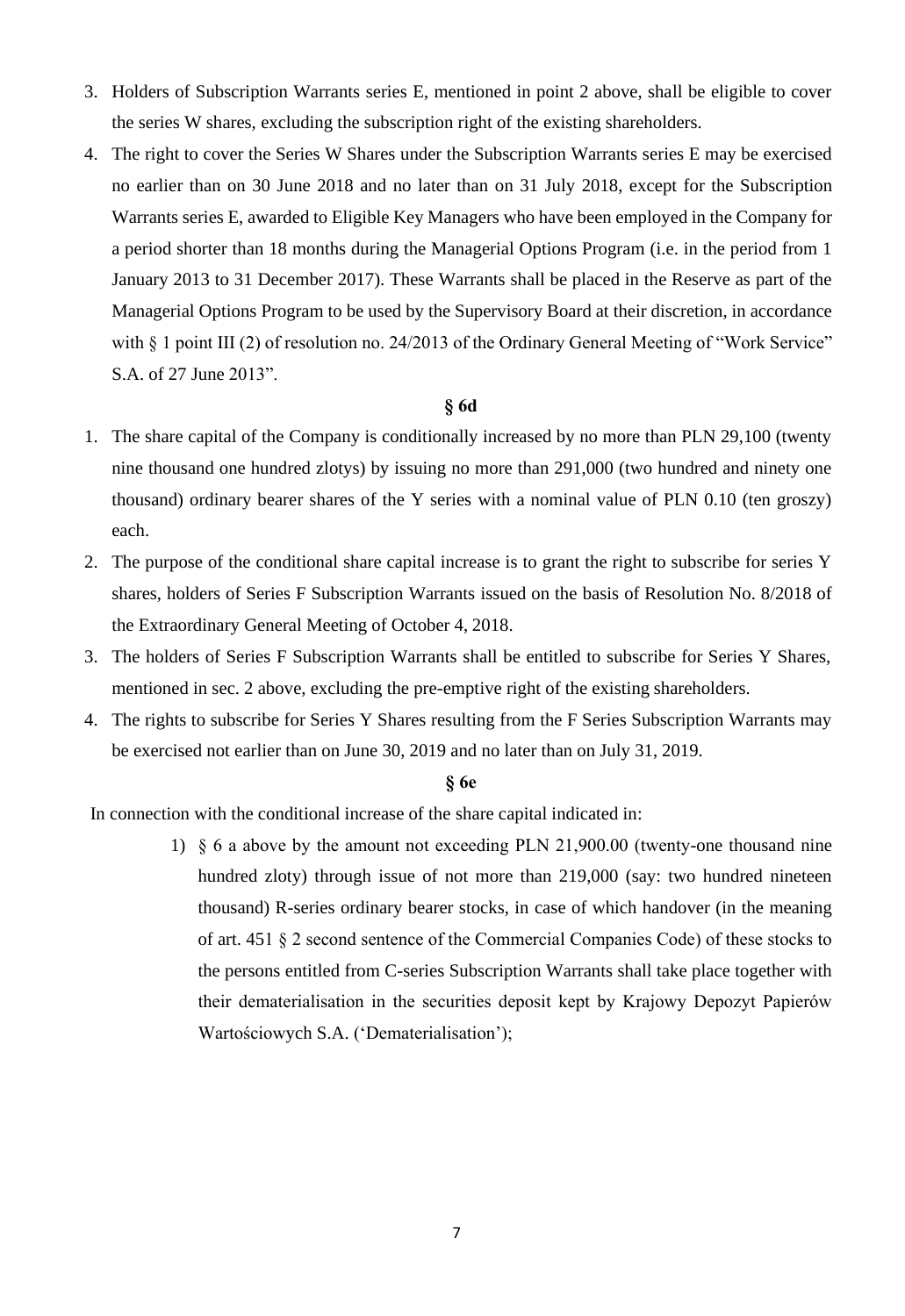- 2) § 6 b above by the amount not exceeding PLN 27,300.00 (twenty-seven thousand three hundred zloty) through issue of not more than 273,000 (say: two hundred seventy-three thousand) U-series ordinary bearer stocks, in case of which handover (in the meaning of art. 451 § 2 second sentence of the Commercial Companies Code) of these stocks to the persons entitled from D-series Subscription Warrants shall take place together with their Dematerialisation;
- 3) § 6 c above by the amount not exceeding PLN 12,304.20 (twelve thousand three hundred four zloty 20/100) through issue of not more than 123,042 (say: one hundred twentythree thousand forty two) W-series ordinary bearer stocks, in case of which handover (in the meaning of art. 451 § 2 second sentence of the Commercial Companies Code) of these stocks to the persons entitled from E-series Subscription Warrants shall take place together with their Dematerialisation;
- 4) § 6 d above by the amount not exceeding PLN 29,100.00 (twenty-nine thousand one hundred zloty) through issue of not more than 291,000 (say: two hundred ninety-one thousand) Y-series ordinary bearer stocks, in case of which handover (in the meaning of art. 451 § 2 second sentence of the Commercial Companies Code) of these stocks to the persons entitled from F-series Subscription Warrants shall take place together with their Dematerialisation;

- the nominal value of the conditional increase of the share capital of the Company shall amount in total to PLN 90,604.20 (say: ninety thousand six hundred four zloty 20/100).

- 1. The shares may be registered or bearer's shares.
- 2. Bearer's shares may not be converted to registered shares in the period in which the shares are dematerialized.
- 3. The share capital of the Company may be decreased through decrease of the nominal value of shares or redemption of shares.
- 4. The share capital of the Company may be increased through an increase of the nominal value of share or issue of new shares. The increase of the share capital may be carried out from the funds of the Company in accordance with Article 442 et.seq. of the Code of Commercial Companies and Partnerships.
- 5. Shareholders have the right to acquire shares of each new issue in relation to the number of shares previously held. The General Meeting may deprive the shareholders of pre-emptive rights in whole or in part by a relevant resolution adopted in the interest of the Company by a qualified majority of 80% of the votes cast.
- 6. The profit earmarked by the General Meeting for distribution shall be divided in proportion to the number of shares. If the shares are not fully covered, the profit shall be divided in proportion to the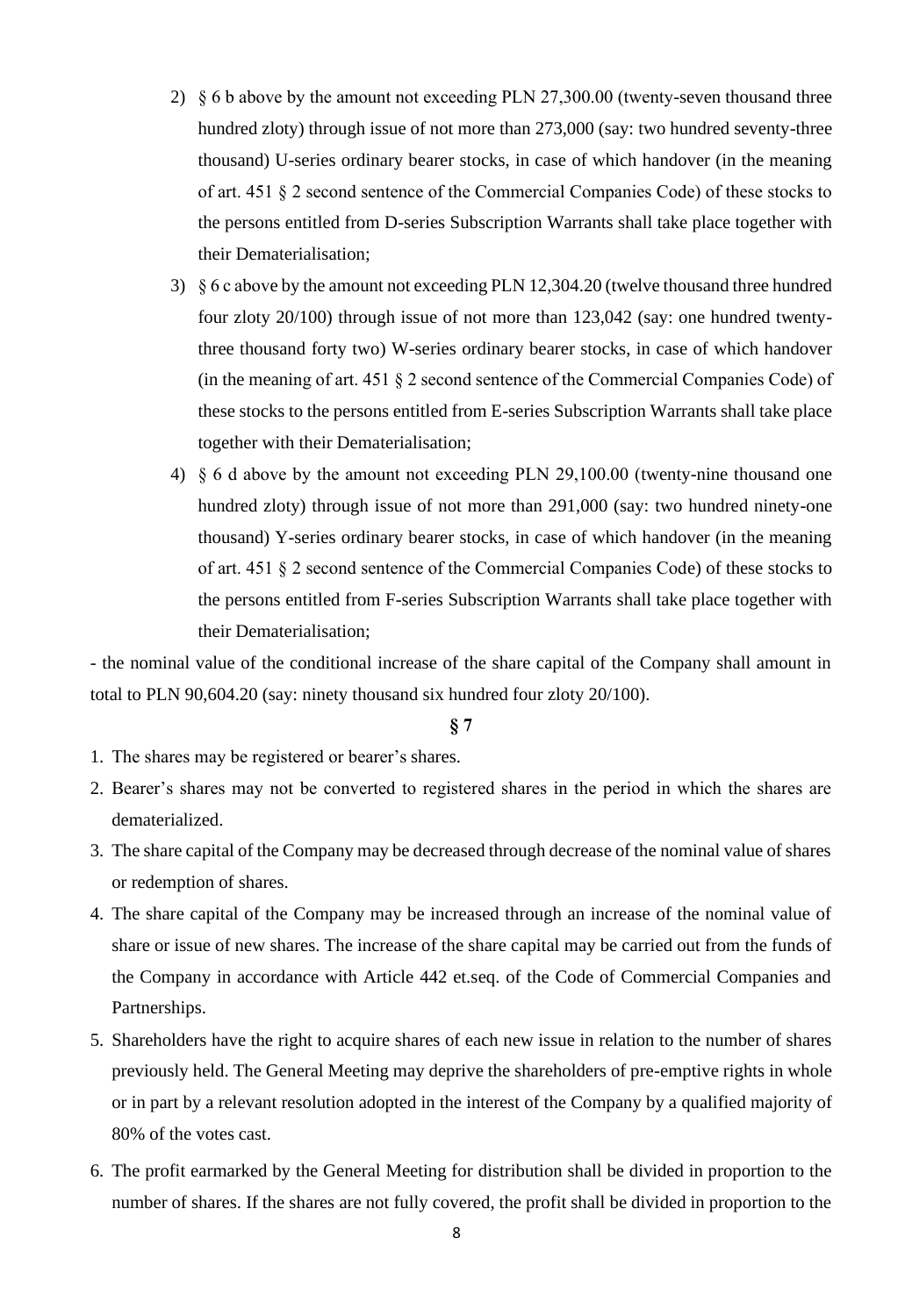payments made for the shares.

7. The Company may issue debt securities, including bonds convertible to shares and bonds with the pre-emption right to cover shares.

### **§ 8**

- 1. The Company shares may be redeemed with the consent of a shareholder by way of share acquisition by the Company.
- 2. The General Meeting of Shareholders may redeem all or part of the shares of a shareholder on his written request. Consideration of the demand shall be included in the agenda of the nearest General Meeting by the Management Board. The redemption in exchange for payment, specified in the resolution of the General Meeting which may not be lower than the balance sheet value specified in line with the balance sheet drawn up on the last day of the last completed financial period of the Company and if the shares are listed on a regulated market – in line with the last published balance sheet. For the resolution to be valid it is necessary that the shareholder demanding redemption votes in favour of the resolution.

### GOVERNING BODIES

#### **§ 9**

The governing bodies of the Company comprise:

- 1) General Meeting;
- 2) Supervisory Board;
- 3) Management Board.

### GENERAL MEETING

- 1. The competences of the General Meeting are specified in the Code of Commercial Companies and Partnerships, provisions of other acts and the Statutes. In particular, the competences of the General Meeting comprise:
	- a) review and approval of the Management Board's report on the Company's operations and the financial statement for the previous financial year;
	- b) adoption of a resolution on distribution of profit equal to 20% of net profit in a given financial year;
	- c) adoption of a resolution on distribution of profit above 20% of net profit in a given financial year;
	- d) acknowledgement of fulfilment of duties by members of the governing bodies of the Company;
	- e) appointment and dismissal of members of the Supervisory Board;
	- f) increase or decrease of the share capital;
	- g) amending the Company's Statutes;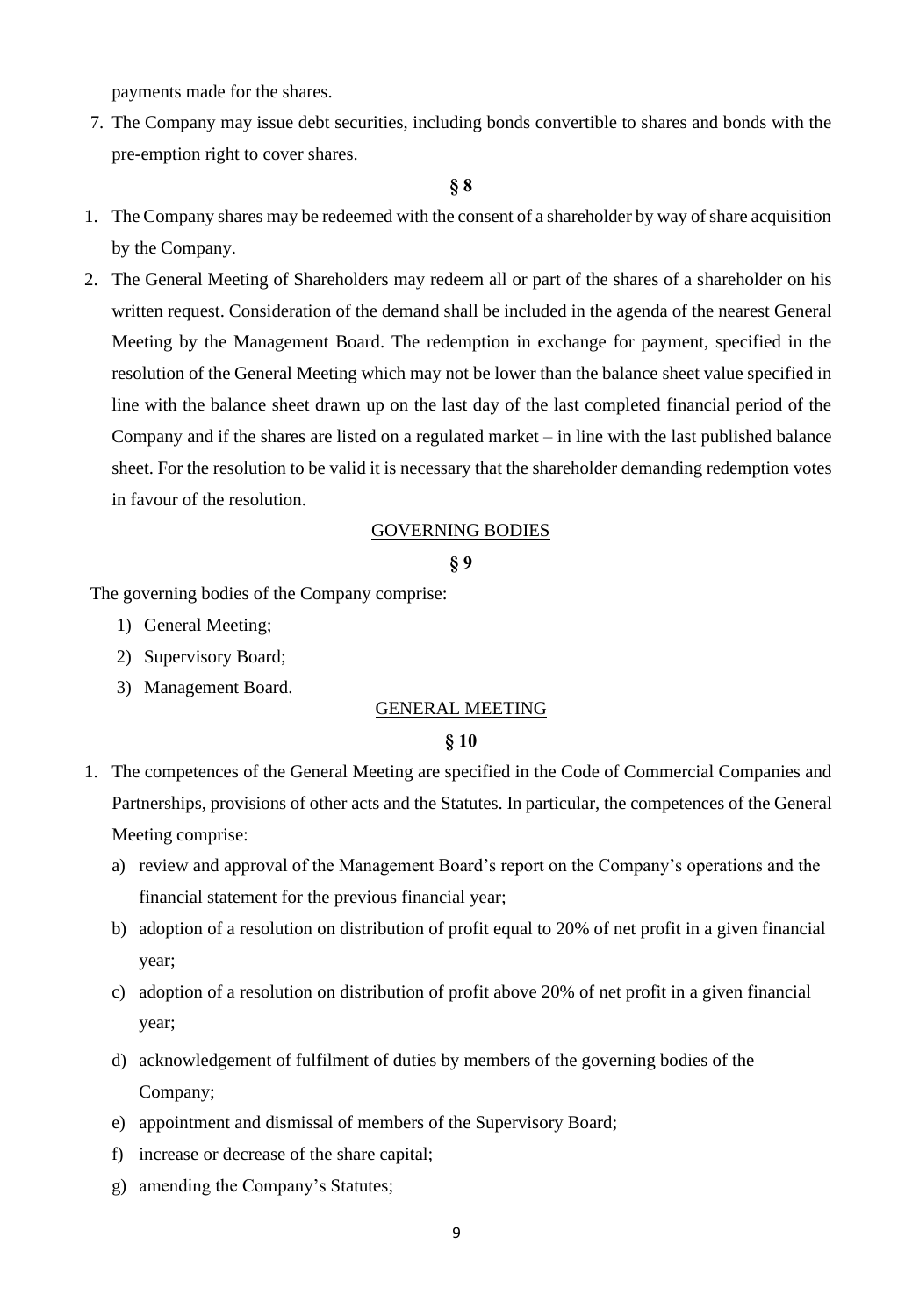- h) adoption of resolutions concerning disposal or lease of the Company's undertaking or its organized part and establishing usufruct or another limited material right on its undertaking;
- i) dissolution of the Company;
- j) adoption of regulations of the Supervisory Board and General Meeting and their amendments;
- k) issue of bonds, convertibles or bonds with the pre-emption right and issue of subscription warrants mentioned in Art. 453 § 2 of the Code of Commercial Companies and Partnerships and other financial instruments, except for currency transactions and derivatives.
- l) merging the Company with other companies, division of the Company, separation of a part of the Company's undertaking or transformation of the Company;
- m) issuing a decision in all matters concerning claims for reparation of a damage caused while founding the Company or managing or supervising it;
- n) determination of a manner and amount of the remuneration of the members of the Supervisory Board;
- o) specifying a day, on which a list of shareholders eligible for dividend for a given financial year is determined – the dividend day and determination of the dividend payment term;
- p) creation of reserve capitals which are not required under the applicable law.
- q) granting consent to extend the objects of the Company by including all sorts of the elderly care services;
- r) adoption of the remuneration policy of the members of the Management Board and the Supervisory Board;
- s) evaluation of the Supervisory Board's report on the remuneration of the Management Board and the Supervisory Board.
- 2. The General Meeting shall be held in the registered seat of the Company or in Warsaw.
- 3. The Ordinary Meeting of Shareholders shall be held annually within six months of the end of each financial year. The Extraordinary Meeting of Shareholders shall be convened if the governing bodies or persons authorized to convene the General Meeting consider it necessary.
- 4. The General Meeting is convened by the Management Board. The Supervisory Board may convene the Ordinary General Meeting if the Management Board fails to convene the General Meeting in due time. The Supervisory Board and the shareholders or a shareholder representing at least one twentieth (1/20) of the share capital may request convening of an Extraordinary General Meeting. Shareholders or a shareholder holding at least five percent of the share capital may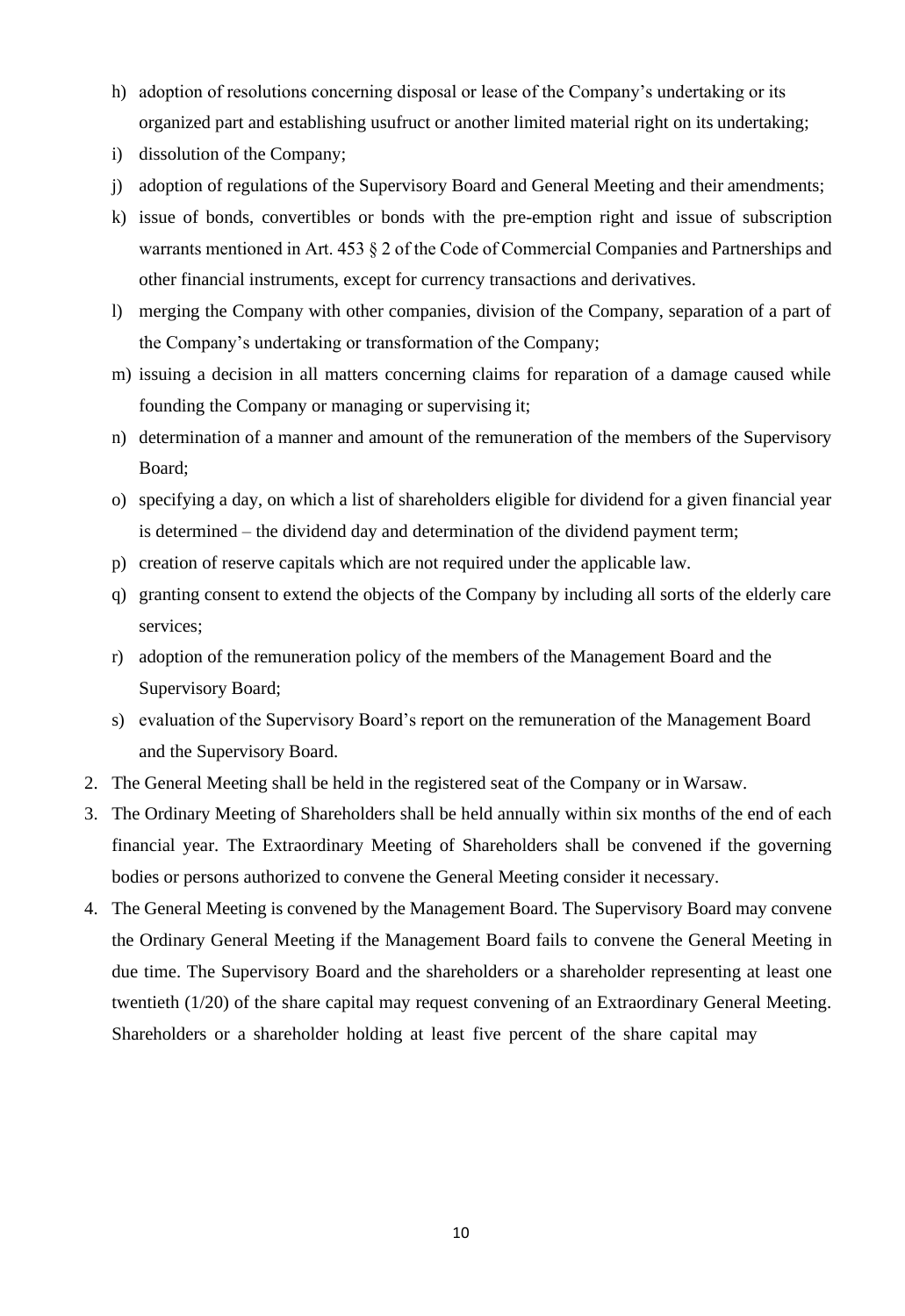request the inclusion of specific issues on the agenda of the next General Meeting. The abovementioned requests, together with the reasons for allowing to take on the resolution with due discernment shall be submitted in writing or in electronic version by entitled shareholders to the Management Board. If such a request does not contain a statement of reasons, the Management Board will ask the applicant to justify the request

- 5. The General Meeting is valid regardless of the number of shares represented at it unless provisions of the Code of Commercial Companies and Partnerships and of the Statutes provide otherwise.
- 6. Resolutions of the General Meeting shall be adopted by an absolute majority of votes, unless the Code of Commercial Companies and Partnerships and of other acts and the Statutes provide for other conditions of their adoption.
- 7. The issue placed on the agenda of the General Meeting by the initiative of the entitled, in accordance with sec. 4 above, shareholder or shareholders who submitted such a request may be – upon a reasoned request, when there are compelling reasons – removed from the agenda the by the resolution voted with absolute majority of votes cast and with the consent of all present shareholders who submitted such a request. In case when the Management Board, in a motivated manner, requests the removal from the agenda of the matters introduced to the agenda by the initiative of the Management Board itself, the resolution requires an absolute majority of votes cast.
- 8. Shareholders participate in the General Meeting in person or by a proxy appointed in writing.
- 9. Jointly eligible shareholders shall exercise their rights by a common representative.
- 10. A change of the objects of the Company may be executed without shares buyout. A respective resolution to be effective requires two-thirds of cast votes with presence of the persons representing at least half of the share capital of the Company.
- 11. Acquisition or disposal of real property, perpetual usufruct or interest in a real property does not require consent of the General Meeting.

### **§ 11**

- 1. General Meeting shall be opened by the Chairperson of the Supervisory Board or Deputy Chairperson and if absent a member of the Management Board or a person designated by the Management Board.
- 2. General Meeting may adopt its own regulations which specify the rules of determination of the agenda and rules of the meeting and adoption of resolutions.

# **Supervisory Board**

# **§ 12**

1. The Supervisory Board consists of 5 to 10 members, including the Chairman and the Deputy Chairman. The number of members of the Supervisory Board of a given term of office shall be established by the General Meeting. Until the Company's shares are admitted to trading in the regulated market in the territory of the Republic of Poland, at least two members of the Supervisory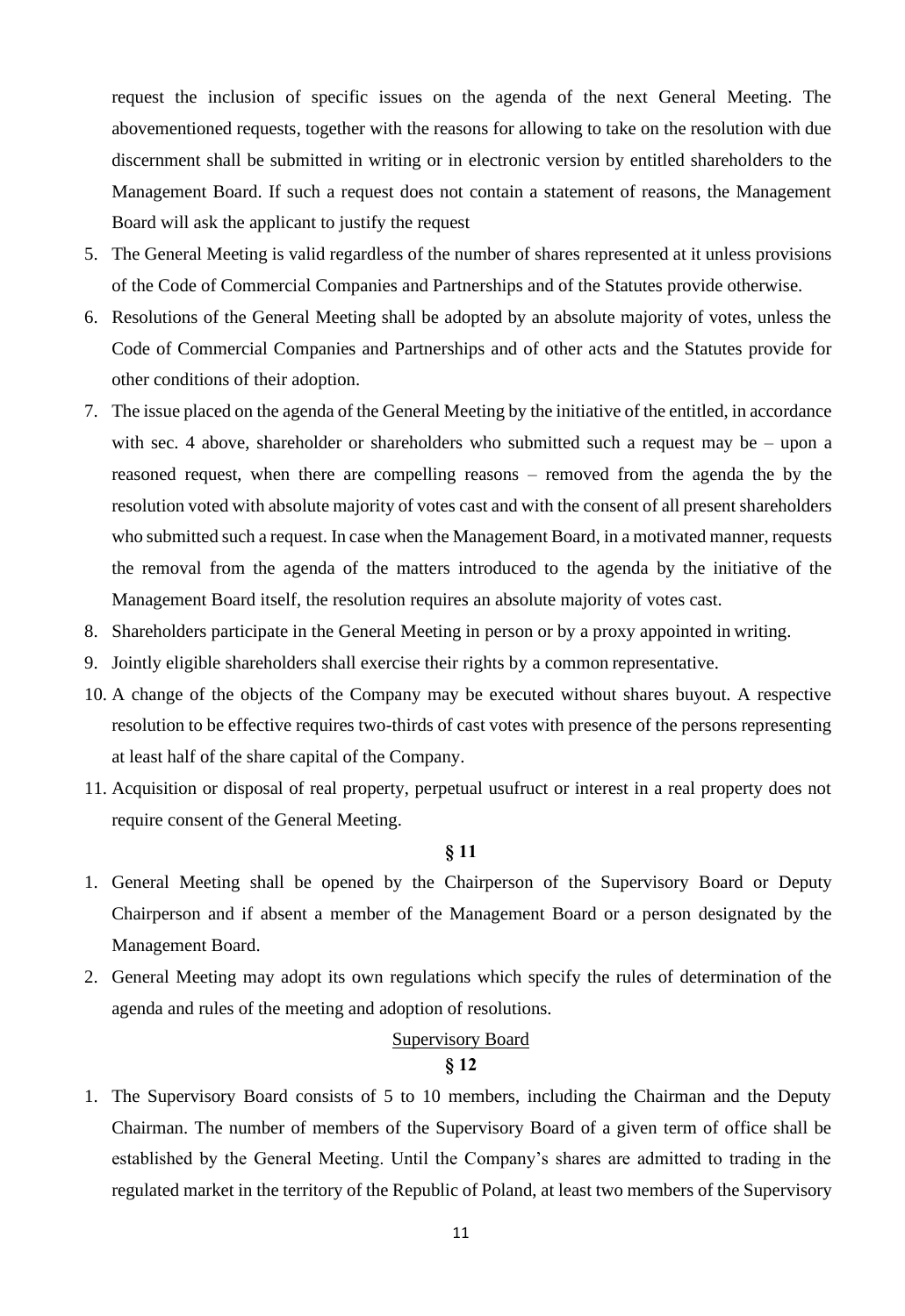Board shall meet the criteria of independence of the Company and entities being materially related to the Company resulting from the rules of corporate order applicable in the regulated market in the territory of the Republic of Poland in which the Company's share are or are to be listed ("Independent Member of the Supervisory Board")

- 2. In the case of resignation prior to the lapse of the term of office or in the case of death of a member of the Supervisory Board, the remaining members of the Supervisory Board, irrespective of their number, shall have the right to co-opt a new member in the place of the resigning or deceased member of the Supervisory Board. The number of members of the Supervisory Board co-opted and not approved by the General Meeting of the Shareholders shall not exceed one- fourth of the number of the members of the Supervisory Board of a given term of office. The co- opted members of the Supervisory Board shall be approved by the next General Meeting of the Shareholders and their term of office expires along with the lapse of the term of office of the Supervisory Board. If the General Meeting of the Shareholders has not approved the co-opted members of the Supervisory Board, their term of office expires along with the closing of the session of the General Meeting of the Shareholders referred to above.
- 3. Members of the Supervisory Board shall be appointed by the General Meeting.
- 4. Together with granting consent for appointment of a member of the Supervisory Board, a candidate for an Independent Member of the Supervisory Board shall submit a written statement that he/she complies with the independence criterion, mentioned in section 1 above.
- 5. An independent Member of the Supervisory Board shall comply with the independence criterion mentioned on point 1 above for the whole term in office. If during the term in office the Independent Member of the Supervisory Board stops to meet any of the criteria mentioned in the preceding sentence, he/she shall notify the Management Board of the Company in writing immediately, however, no later than within 3 days of occurrence of an event which caused that he/she stopped to comply with the criteria or of becoming aware of the fact.
- 6. Failure to comply with the independence criteria, mentioned in section 1 above, by any member of the Supervisory Board or loss of the status of an Independent Member of the Supervisory Board during a term in office, shall not cause expiry of the mandate and shall not affect the capability of the Supervisory Board to perform its competences provided for in the Code of Commercial Companies and Partnerships and these Statutes.
- 7. The Supervisory Board shall be appointed for a joint, three-year term in office. It is acceptable to appoint the same persons members of the Supervisory Board for subsequent terms in office.
- 8. A member of the Supervisory Board may not, without consent of the General Meeting, participate in a competitive company as a shareholder of a partnership, capital company or as a member of a governing body of a capital company or participate in another competitive legal entity as a member of the governing body. The above prohibition does not concern taking up functions or shares in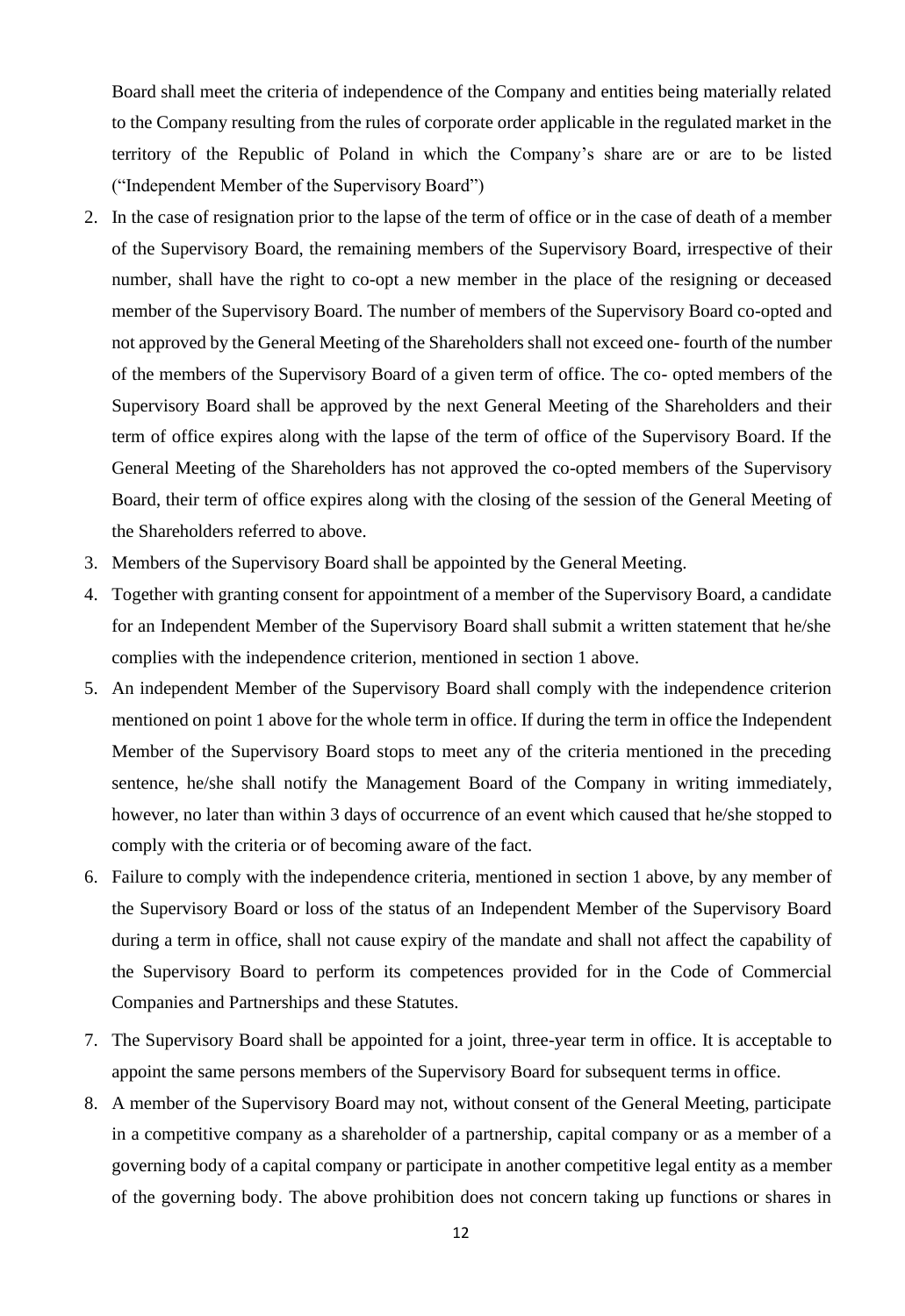companies belonging to the capital group of the Company. In the case of a conflict of interests of a member of the Supervisory Board and the Company, a member of the Supervisory Board should inform the Supervisory Board about the fact and refrain from taking part in the discussion and voting over resolutions in that matter.

- 9. A member of the Supervisory Board shall provide the Management Board with information concerning his/her connections with the shareholder holding no less than 5% of the general number of votes at the General Meeting.
- 10. The Supervisory Board may appoint commissions and committees, both permanent and to clarify specific issues – by determining organization, manner of operations and specific competences of the commissions and committees – unless the object of the commission or committee work falls within the competences of the Supervisory Board, however as part of the Supervisory Board only permanent committees should be established:
	- a) The Audit Committee whose operations are regulated by provisions of a relevant act, competent in particular in matters related to supervision over financial reporting of the Company and the process of reviewing the financial statement of the Company,
	- b) The Remuneration Committee competent in particular in matters related to supervision and manner and form of remuneration of members of the Management Board and issues of implementing incentive programs in the Company.

- 1. The Supervisory Board shall take decisions in a form of resolutions at meetings convened by the Chairperson of the Supervisory Board or, if impossible to convene by the Chairperson, by the Deputy Chairperson of the Supervisory Board. The eligible person mentioned in the preceding sentence shall convene the meeting of the Supervisory Board at his/her own initiative or within two weeks of receipt of a motion of the Management Board or member of the Supervisory Board. The motion, mentioned in the preceding sentence shall be submitted in writing together with the proposed agenda.
- 2. Members of the Supervisory Board shall exercise their rights and obligations in person and are obliged to maintain confidentiality of the business secret of the undertaking.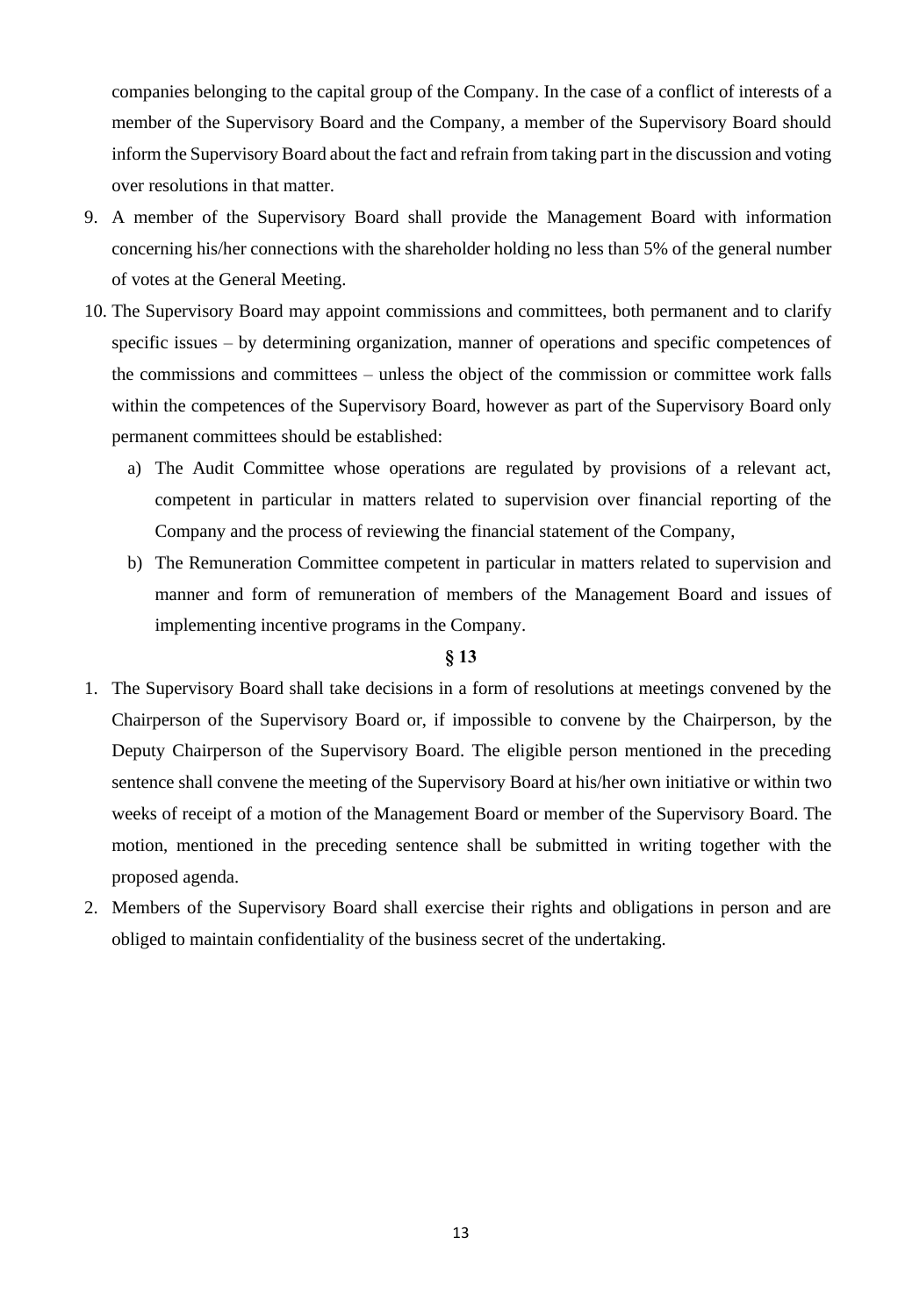- 3. Meetings of the Supervisory Board shall be held without participation of the Management Board. If necessary, members of the Management Board may be invited to the meeting of the Supervisory Board.
- 4. The meetings of the Supervisory Board shall be held on an as needed basis, however, at least once a quarter.
- 5. Resolutions of the Supervisory Board can be passed if at least half of its members are present at the session and all its members have been invited at least 3 days prior to the planned session. Resolutions of the Supervisory Board shall also be valid when its member notified within the shorter period of time than the period of time referred to in the preceding sentence declares in writing that they give consent to the content of the resolution of the Supervisory Board or arrive at the session of the Supervisory Board.
- 6. Members of the Supervisory Board may take part in adopting resolutions of the Supervisory Board, by casting a vote in writing via another member of the Supervisory Board. Casting a vote in writing may not concern matters included in the agenda at the meeting of the Supervisory Board.
- 7. The session of the Supervisory Board can be attended personally or with the use of means of distance communication. The Supervisory Board can pass resolutions at the session or in lieu of the session in writing or with the use of means of distance communication. A resolution of the Supervisory Board passed in lieu of the session is valid on condition that all its members have been notified of the content of the draft resolution and at least half of its members took part in passing the resolution. Voting in lieu of the session of the Supervisory Board can be ordered by the Chairman or Deputy-Chairman of the Supervisory Board upon their own initiative or upon a request of a member of the Supervisory Board or of the Management Board.
- 8. Resolutions of the Supervisory Board are passed with the ordinary majority of votes cast.
- 9. In the case of equal number of votes, when an ordinary majority of votes is required, the person chairing the meeting shall have the casting vote.
- 10. If the specific resolution in the form and of the content presented in the invitation to the session of the Supervisory Board has not been adopted, then such resolution can be put to the vote again at the next session of the Supervisory Board which shall be held no sooner than after the lapse of forty two (42) and not later than after the lapse of forty five (45) days of the date of the session of the Supervisory Board that has not adopted such resolution.

### **§ 14**

In an agreement between the Company and a member of the Management Board and in a dispute with a member, the Company shall be represented by the Supervisory Board or a proxy appointed by virtue of a resolution of the General Meeting.

### **§ 15**

Detailed rules of organization and operations of the Supervisory Board are specified in the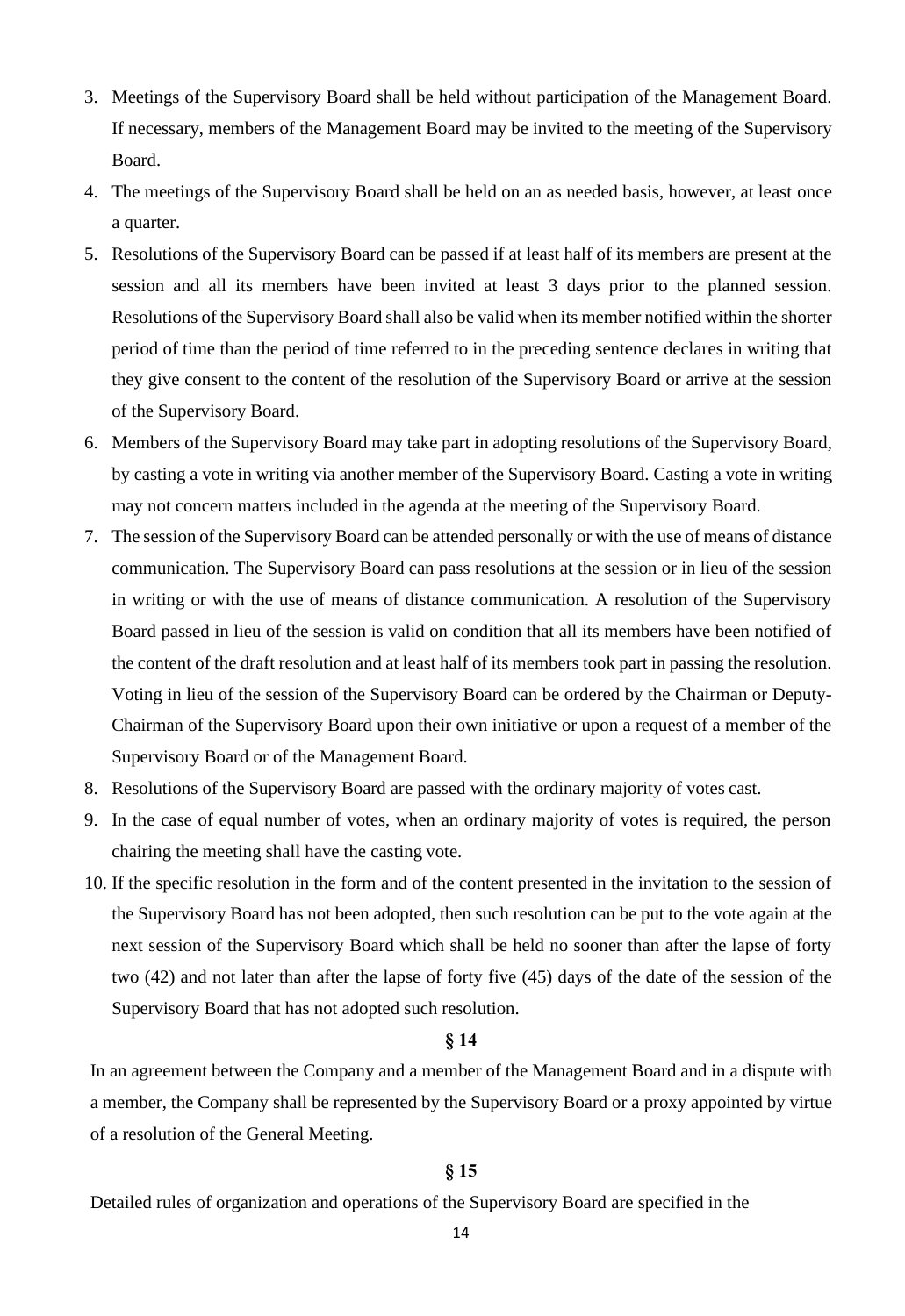Regulations of the Supervisory Board adopted by the General Meeting.

- 1. The Supervisory Board shall exercise constant supervision over the operations of the Company.
- 2. Specific rights of the Supervisory Board comprise:
	- a) review of the financial statement of the Company and report of the Management Board and motions of the Management Board concerning distribution of profit or coverage of loss and submission of the annual written statement on the review results, its own work and a concise evaluation of the standing of the Company, including the assessment of the internal control and the system of managing the risk crucial for the Company with the General Meeting,
	- b) appointment and dismissal of members of the Management Board, subject to § 17 section 3 and 4;
	- c) suspension in performance of duties, for important reasons, of particular members of the Management Board and delegation of members of the Supervisory Board to temporary performance of the activities of the members of the Management Board who may not perform their activities;
	- d) approval of the Management Board regulations;
	- e) granting consent to any benefits to be paid by the Company under any title and any entities related with the Company to members of the Management Board;
	- f) granting consent to effecting a transaction by the Company and: (i) its shareholders eligible to cast more than 5% votes at the General Meeting of the Company, (ii) any persons related with the shareholders, including persons controlling such shareholders, (iii) members of governing bodies of the Company, their relatives and entities which are subsidiaries of the members of the governing bodies of the Company;
	- g) granting consent to payment of advances to the anticipated dividend;
	- h) selection and change of the entity authorized to audit the financial statements, including a consolidated financial statement of the Company and its capital group;
	- i) selection of an independent, external certified auditor of the Company;
	- j) approval of annual and periodical financial plans and significant changes in the plans provided by the Management Board;
	- k) employment and determination of employment conditions (including remuneration prizes and bonuses) of the members of the Management Board of the Company,
	- l) granting consent to issue of ordinary debentures,
	- m) granting consent to merger, transformation or winding up of the Company or its subsidiaries,
	- n) granting consent to acquisition or disposal of real property, perpetual usufruct or an interest in a real property,
	- o) granting consent to lease, establishing a perpetual usufruct, rent, pledge, encumbering with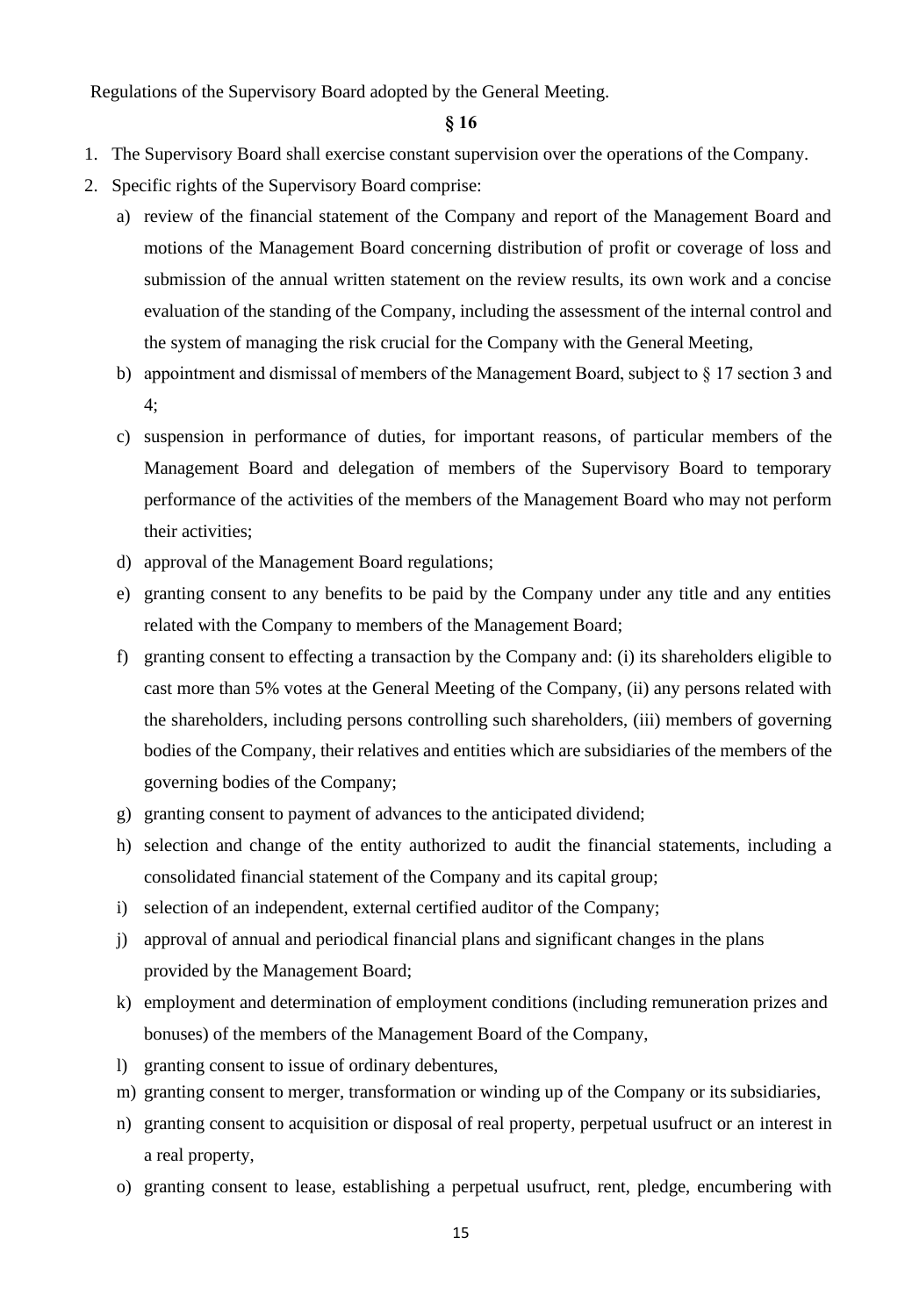mortgage, establishing other burdens, pre-emption rights or awarding other rights on any part of the undertaking or assets of the Company, except for awarding the above mentioned to direct or indirect subsidiaries of the Company except for burdens related to credit facilities or loans which require consent of the Supervisory Board in accordance with  $\S$  16 section 2 (r) above;

- p) granting consent to conclude agreements concerning strategic cooperation, for instance in a form of partnerships or joint venture unless they are approved in the Business Plan or the annual budget,
- q) granting consent to make capital expenditure of the total amount in excess of EUR 1 000 000 (one million Euro) unless such expenditure was planned and approved in the Business Plan or the annual budget,
- r) granting consent to taking loans or credit facilities if a value of an individual credit or individual loan exceeds EUR 2 500 000 (two million five hundred thousand Euro), unless such loans and credit facilities were planned and approved in the Business Plan or annual budget,
- s) granting consent to issue of one or more guarantees to perform an obligation by a single third party or more in the total value in excess of EUR 100 000 (one hundred Euro) which is not related to the normal business activity and everyday operating activities, however, excluding direct or indirect guarantee of subsidiaries of the Company,
- t) granting consent to acquisition, covering or disposal of shares, stocks, participation units or other securities in other capital companies, partnerships or entities by the Company and to enter into partnerships by the Company with the exclusion of acquisition and disposal of government or bank securities for the period no longer than 360 days as a means of managing the cash position of the Company,
- u) granting consent to founding and winding up of new companies or branches,
- v) granting consent to introduction of incentive programs in the Company, in particular to awarding by the Company the right to cover or acquire shares as part of the managerial options and to changes in such programs,
- w) approval of unusual issues which are not related to the Company's undertaking or in any other manner are outside the normal objects of the Company of the value in excess of EUR 1 000 000 (one million Euro) or transactions which limit the operations of the Company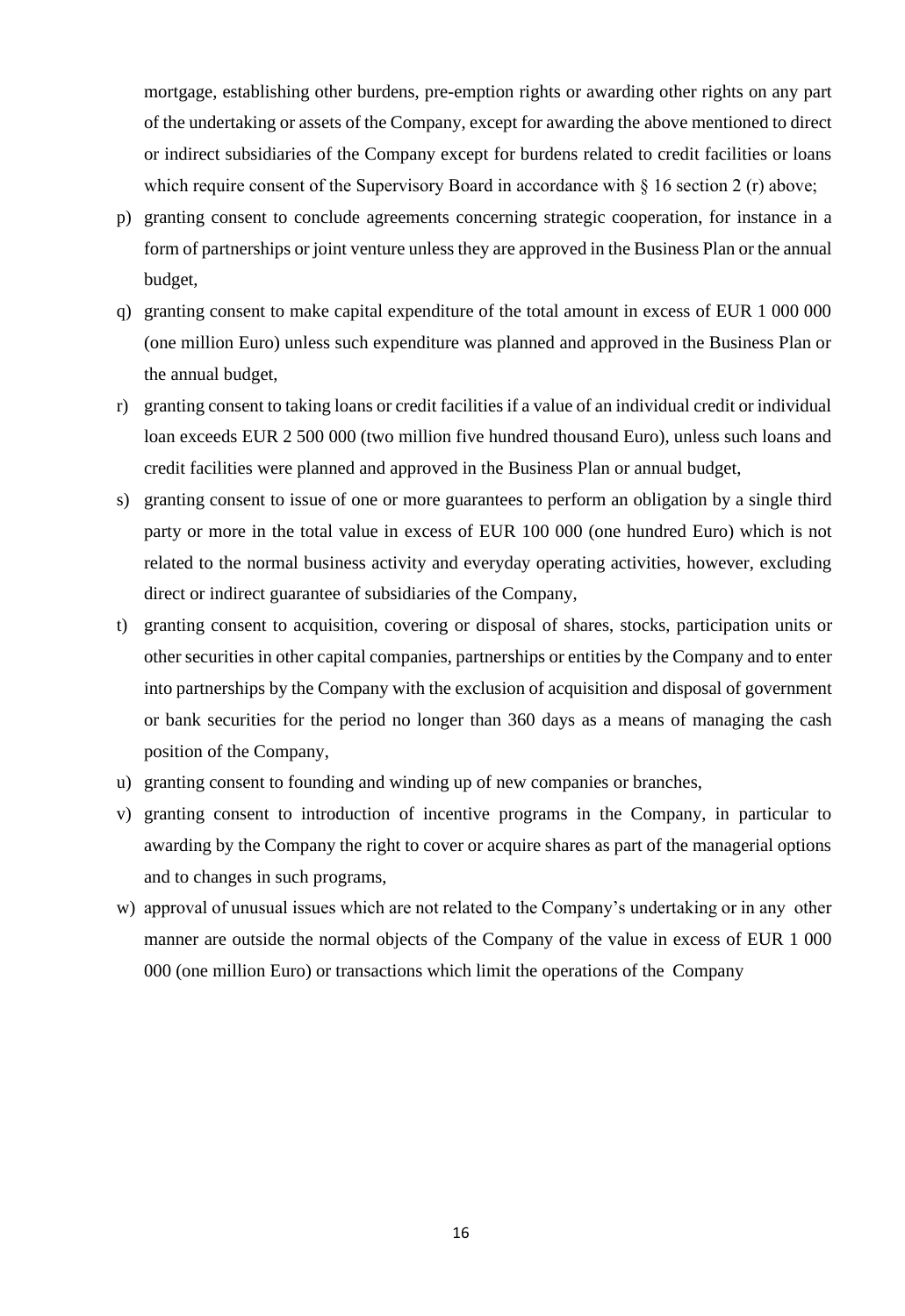(geographically or in any other manner, in particular containing noncompetition clauses) unless they are approved in the Business Plan and the annual budget,

- x) instituting or amicable settlement of litigations or arbitration proceedings concerning a claim of value no greater than EUR 200 000 (two hundred thousand Euro) or several similar proceedings of the total value of the claim in excess of EUR 500 000 (five hundred thousand Euro),
- y) granting consent to concluding a single agreement or a larger number of agreements with the same entity or a natural person for performance of work or services if the fee or expenses related to such work or services exceed EUR 500 000 (five hundred thousand Euro) in any period of three months,
- z) granting consent to donations, including charity purposes, of the value in excess in total of EUR 15 000 (fifteen thousand Euro) in any year or to donations to political organizations,
- aa) issue of controlling interests in the Company or any subsidiary of the Company other than the issue of the capital issued by a subsidiary of the Company or under managerial incentive programs,
- bb) purchase of assets by the Company of the total value exceeding EUR 500 000 (five thousand Euro) unless it was approved in the Business Plan or annual budget,
- cc) granting consent to amending the Business Plan,
- dd) granting consent to conclusion of any important agreement which may entail obligations of the Company in the amount in excess of EUR 2 000 000 (two million Euro) unless such agreements were approved in the Business Plan or annual budget,
- ee) granting consent to granting loans to third parties of the value in excess of EUR 500 000 (five thousand Euro), excluding loans granted to direct or indirect subsidiaries of the Company;
- ff) specification of the elements of the remuneration policy of the members of the Management Board and the Supervisory Board if the Supervisory Board has been authorised to perform such actions by the General Meeting;
- gg) deciding on temporary withdrawal from the application of the remuneration policy of the members of the Management Board and the Supervisory Board in cases and on the terms specified by the General Meeting in this document;
- hh) preparation of the annual report on the remuneration of the members of the Management Board and the Supervisory Board.
- 3. For a resolution of the Supervisory Board granting consent in matters specified in § 16 section 2 point e, f and h to be valid it is required that the resolution is voted over by at least one Independent Member of the Supervisory Board if a person of such status is among members of the Supervisory Board.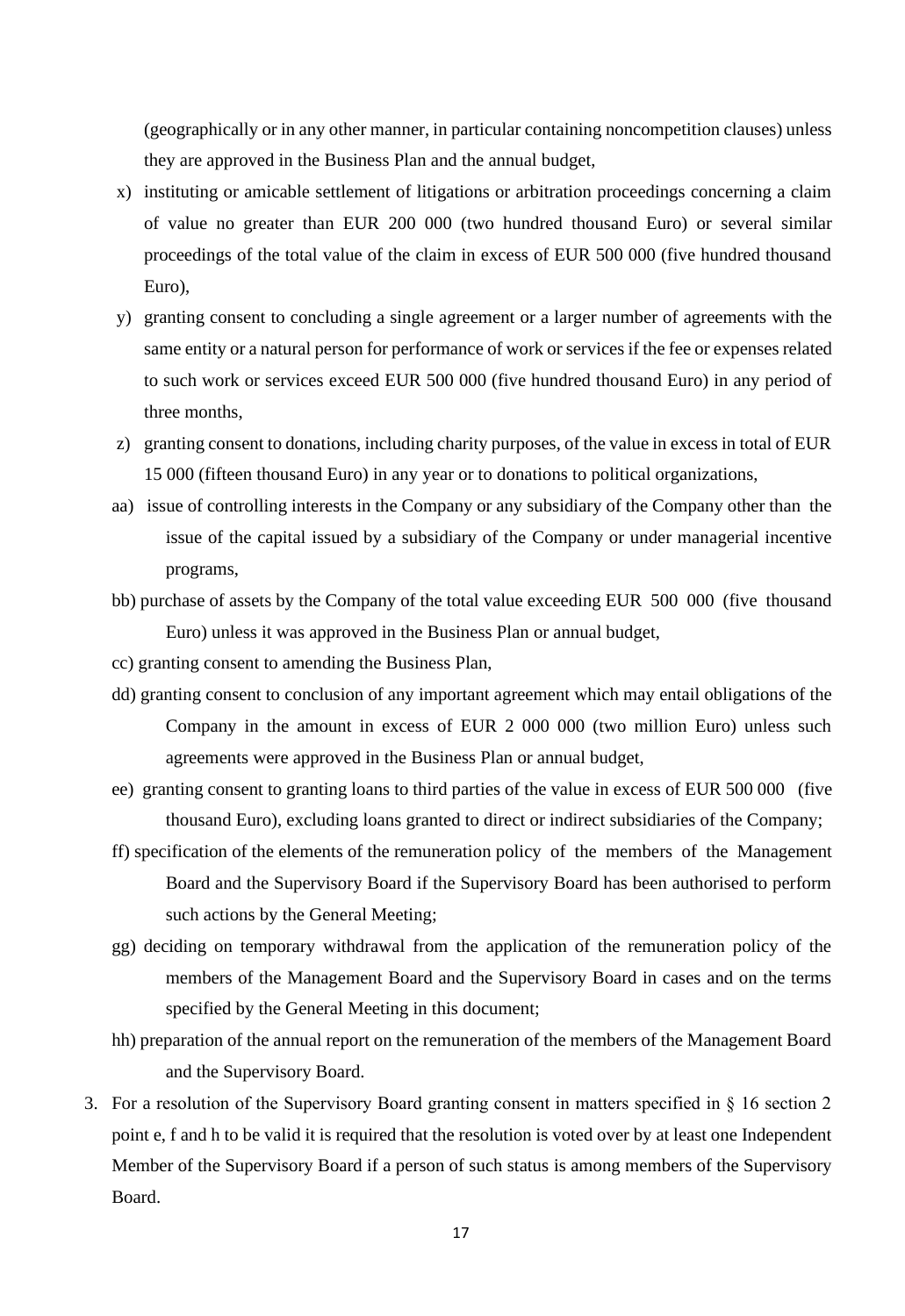### MANAGEMENT BOARD

### **§ 17**

- 1. The Management Board manages the operations of the Company and represents it.
- 2. The Management Board consists of one to seven members appointed by the Supervisory Board, subject to par. 3 and 4 of this § 17. The Supervisory Board specifies the number of the members of the Management Board of a given term of office."
- 3. The Management Board shall be appointed for the term in office lasting five years.
- 4. Members of the Management Board may be appointed for subsequent terms in office.
- 5. A member of the Management Board may not, without consent of the Supervisory Board, take up competitive activities or have interest in a competitive company as a partner or a member of the governing bodies.
- 6. In the case of conflict of interest of a member of the Management Board and the Company, the member of the Management Board should inform the Management Board about the fact and refrain from taking part in the discussion and voting over resolutions in that matter.

### **§ 18**

- 1. The following persons are authorized to submit declarations on behalf of the Company:
	- a) if the Management Board is a single-member management board President of the Management Board independently,
	- b) if the Management Board is composed of more than one member two members of the Management Board jointly or a member of the Management Board jointly with a holder of a commercial proxy.
- 2. The Company may appoint proxies to perform the activities of specific type or special tasks acting independently within the authorization granted to them by the Management Board in powers of proxy.
- 3. Consent of all members of the Management Board is required to issue a power of proxy.

- 1. Subject to section 2 of the paragraph, the Management Board shall take decisions in a form of resolutions at meetings convened by the President of the Management Board at his/her initiative or on request of a member of the Management Board or request of the Supervisory Board.
- 2. Resolutions of the Management Board may be adopted outside the meeting of the Management Board in writing or with the use of direct communications means provided all members of the Management Board were duly notified on the content of the resolution draft. Voting under the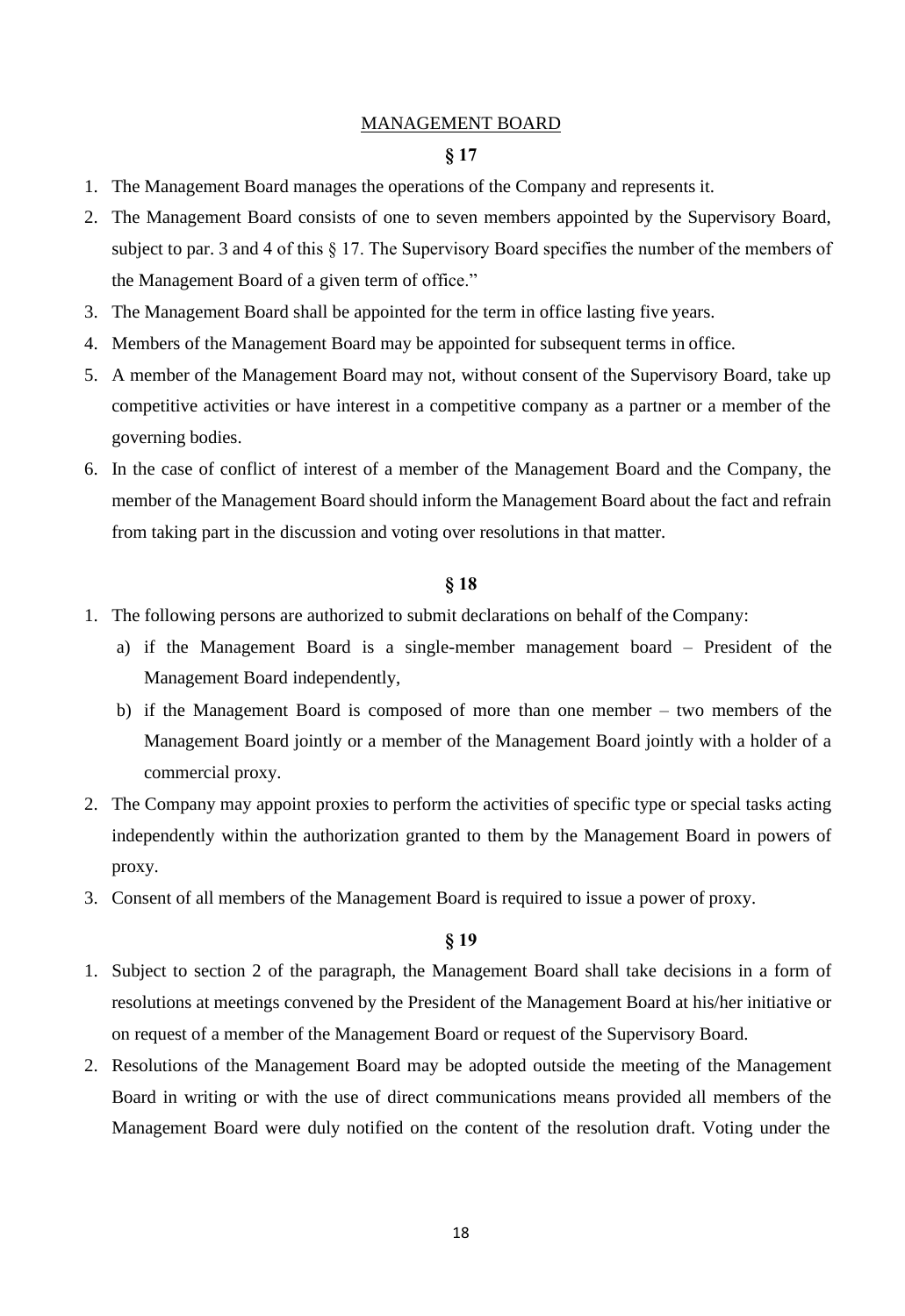procedure specified in the preceding sentence may be ordered by the President of the Management Board at his/her own initiative or on request of other members of the Management Board.

3. Resolutions of the Management Board shall be adopted by an absolute majority of votes, however, if adopted at the meeting of the Management Board they will be valid if all members are present and in management boards composed of more than three members – presence of at least three members of the Management Board. In the case of equal number of votes the President of the Management Board shall have a casting vote.

# **§ 20**

- 1. The Management Board shall prepare and provide the Supervisory Board with the draft of the financial plan (budget) with the Supervisory Board by 30 November of the year preceding the year which the plan concerns for the next financial year. The budget shall contain the plan of expenses and revenues for the next financial year.
- 2. The budget for the subsequent financial year is approved by the Supervisory Board by 31 December of the year preceding the year it concerns.
- 3. If the Management Board fails to present the budget or if the budget is not approved by the Supervisory Board, the Supervisory Board may set a time limit for presentation of the new budget plan by the Management Board, including comments of the Supervisory Board. By the time the budget for a given year is adopted, the budget adopted for the previous calendar year shall be effective, however, every item shall be increased by the inflation rate in a given year calculated in accordance with the Consumer Price Index.

### **§ 21**

Detailed rules of organization and operations of the Management Board shall be specified in the Management Board regulations, adopted by the Management Board and approved by the Supervisory Board.

#### FINANCIAL MANAGEMENT

- 1. The equity of the Company comprises:
	- 1) share capital,
	- 2) supplementary capital,
	- 3) reserve capitals.
- 2. To cover specific loss or expenses, the General Meeting may create reserve capitals in the course of a financial year. A resolution of the General Meeting shall determine the distribution of the